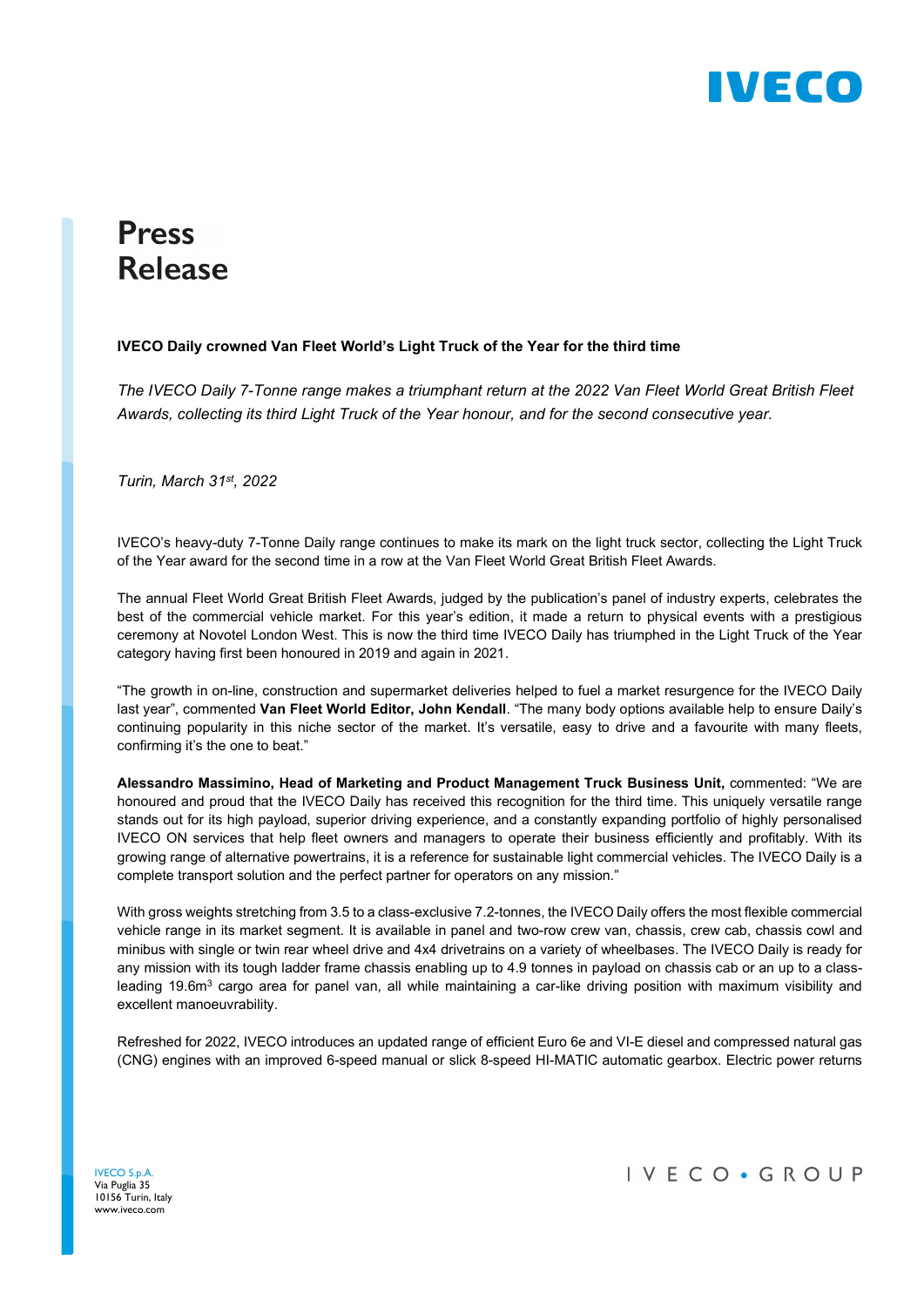

to the range with the new e-Daily making its debut later in the year. Elsewhere is a new front grille, IVECO Driver Pal powered by Amazon Alexa, market-first memory foam seating and market-exclusive adaptive AIR-PRO air suspension.

-ENDS-

## **IVECO**

IVECO is a brand of Iveco Group N.V. (MI: IVG). IVECO designs, manufactures and markets a wide range of light, medium and heavy commercial vehicles, off-road trucks, and vehicles for applications such as off-road missions.

The brand's wide range of products include the Daily, a vehicle that covers the  $3.3 - 7.2$  ton vehicle weight segment, the Eurocargo from  $6 -$ 19 tons and, in the heavy segment above 16 tons, the IVECO WAY range with the on-road IVECO S-WAY, the off-road IVECO T-WAY and the IVECO X-WAY for light off-road missions. In addition, the IVECO Astra brand builds off-road trucks, rigid and articulated dumpers as well as special vehicles.

IVECO employs close to 21,000 individuals globally. It manages production sites in 7 countries throughout Europe, Asia, Africa, Oceania and Latin America where it produces vehicles featuring the latest advanced technologies. 4,200 sales and service outlets in over 160 countries guarantee technical support wherever an IVECO vehicle is at work.

For further information about IVECO: www.iveco.com

http://www.facebook.com/IVECOUK http://twitter.com/IVECOuk http://www.youtube.com/IVECO https://www.instagram.com/iveco

For more information contact:

Lisa Fuller, Brand Marketing and Communications Manager IVECO Ltd Tel. +44 (0)7740 448110 lisa.fuller@IVECO.com www.IVECO.co.uk

Tom Waugh, IVECO Account Manager Nobull Communications